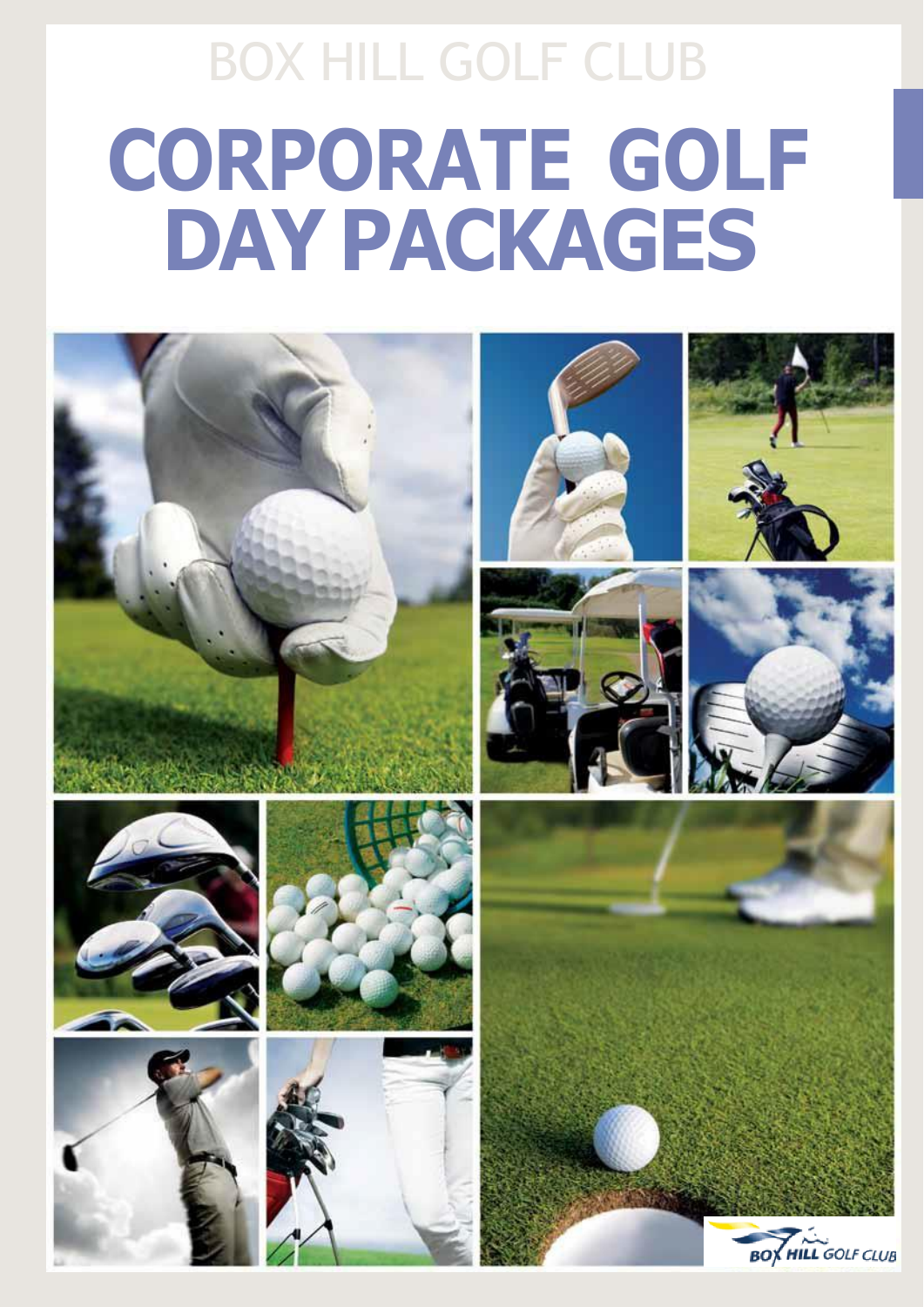### CORPORATEGOLF DAYPACKAGES

*" we welcome you - we will do our very best to ensure that your golf day runs smoothly and provides you with complete satisfaction "*

Conveniently located 11km from the CBD in Melbourne's busy South Eastern Suburbs - a short drive from the business and commercial hub of Box Hill,

Box Hill Golf Club is a Par 71, well-conditioned parkland course that is an easy walk over 18 holes. Surrounded by lush vegetation and wildlife Box Hill Golf Club is a hidden gem in the South East suburbs.

Conveniently located on ground level you will find our fully stocked Pro Shop and 3 Triple A rated PGA Professionals ready to help you create a Corporate Golf Day that will be unique to you and your clients.

Box Hill Golf Club boasts modern facilities for your enjoyment throughout the day, Members Lounge and Bar for your use pre round during registration and two beautiful Function Rooms overlooking the course perfect for presentations and dining post round.

No matter how big or small your golf day may be, we have a skillful and friendly team of professional staff ready to help make your corporate day a success. Course availability is Monday and Fridays with limited availability on Sundays available for smaller social groups.

In this pack you will find information on prices and packages, and hopefully some hints and tips to help get organized foyour event.

If there are any questions please don't hesitate to give us a call at any time to discuss. Our contact details are listed below.

Regards,

Megan Ross **Russell Donovan** Function Manager General Manager Box Hill Golf Club Box Hill Golf Club 9808 1526 98081526 [functions@boxhillgolfclub.com.au](mailto:functions@boxhillgolfclub.com.au) [rdonovan@boxhillgolfclub.com.au](mailto:rdonovan@boxhillgolfclub.com.au)

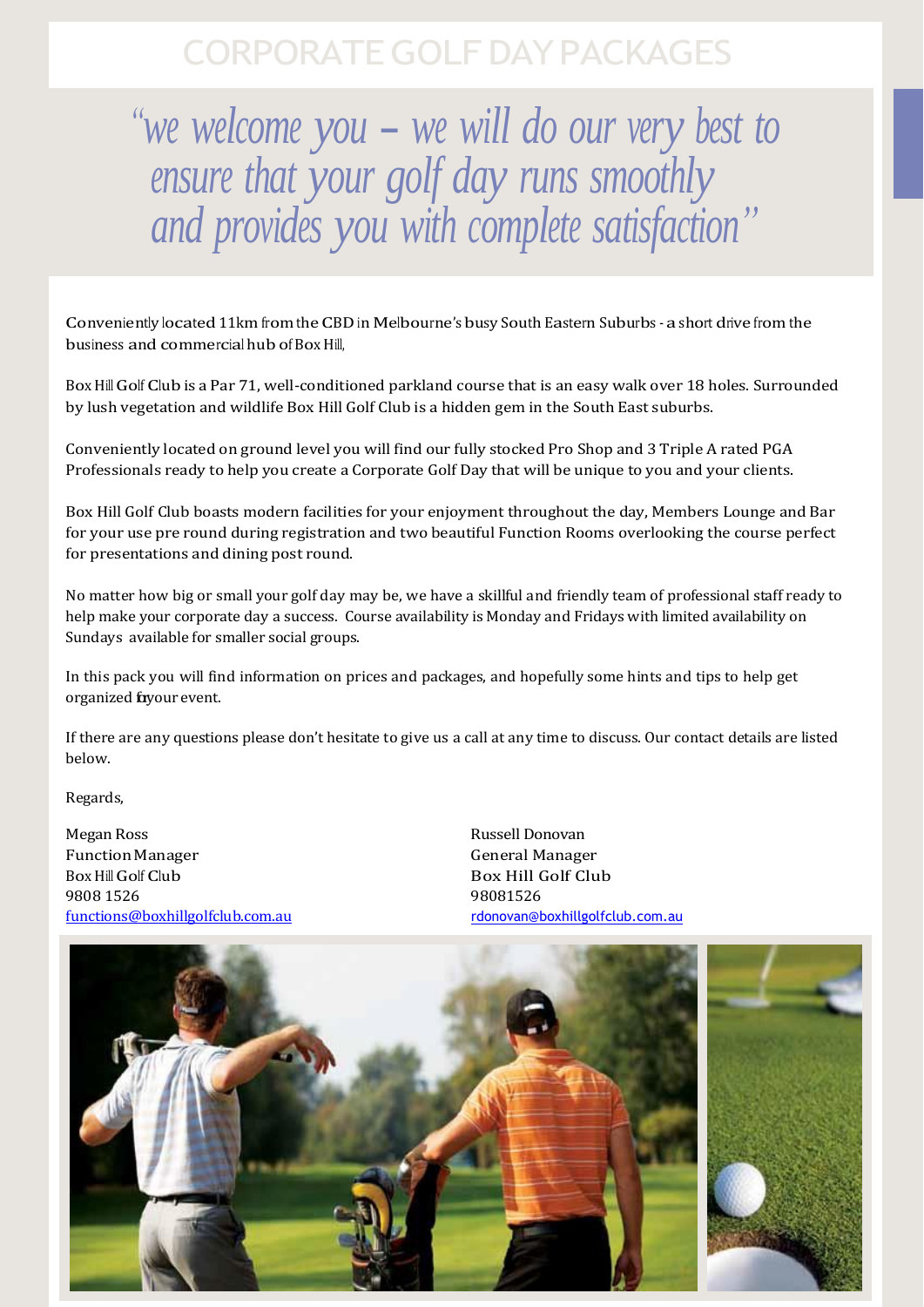### CORPORATEGOLF DAYPACKAGES

## **CORPORATE GOLF DAY**

#### Inclusions:

Members Lounge and Bar pre round for catering and registration

Function room overlooking the course post round for catering and presentations

On-Site Parking, 180 available spaces

Score card preparation, results collaboration, pre round briefing and on course competitions

#### **GREEN FEES**

The Green Fees for Corporate Golf are as follows -

| <b>Monday</b> Corporate Golf Days require a minimum of 40 Players |         |
|-------------------------------------------------------------------|---------|
| Sunday Golf (if available)                                        | \$60.00 |
| 9 Holes of Golf for any group                                     | \$30.00 |
| 18 Holes of Golf for 61+ Players                                  | \$50.00 |
| 18 Holes of Golf for 40 - 60 Players                              | \$55.00 |

**Friday** Corporate Golf Days require a minimum **60 Players**

#### **EQUIPMENTHIRE**

| Electric Golf Carts each - 4 available on site               | \$60.00 |
|--------------------------------------------------------------|---------|
| Additional Golf Carts available with minimum 6 weeks' notice | \$TBA   |
| Pull Buggies                                                 | \$5.00  |
| Club Hire                                                    | \$35.00 |
| Shoe Hire                                                    | \$15.00 |

#### **GOLF PROFESSIONAL**

Why not incorporate one of our Triple A rated professionals into your day? They will create that unique atmosphere for apregame clinic, in a full round or on a certain hole.

| Pre-Game Clinic - 1 Hour in length                                                    |          |
|---------------------------------------------------------------------------------------|----------|
| A clinic can be held on any golfing need you think your clients would enjoy.          |          |
| From putting to chipping Even how to save shots on your round!                        | \$150.00 |
| Beatthe Professionals on a Par 3 or Take the Professionals Drive on a Par 5           |          |
| Our AAA Professional will tee off on the Par 3 and your group will have the chance to |          |
| beat him in a Nearest to Pin contest or the Professional can join you on our longest  |          |
| Par 5 and you will be able to take his drive as one of your own.                      | \$450.00 |
| <b>Play alongside the Professional</b>                                                |          |
| The Professional will join your group for the day and play as part of your team.      | \$450.00 |

#### **PRIZES & TROPHIES**

Let us help organize prizes and trophies for your Winners, Place Getters, Nearest to the Pins and Longest Drives. Or what about some branded merchandise to remind your attendees of the day long after it's finished?

We have a wide range of leading brands and gift vouchers available from our Golf Shop.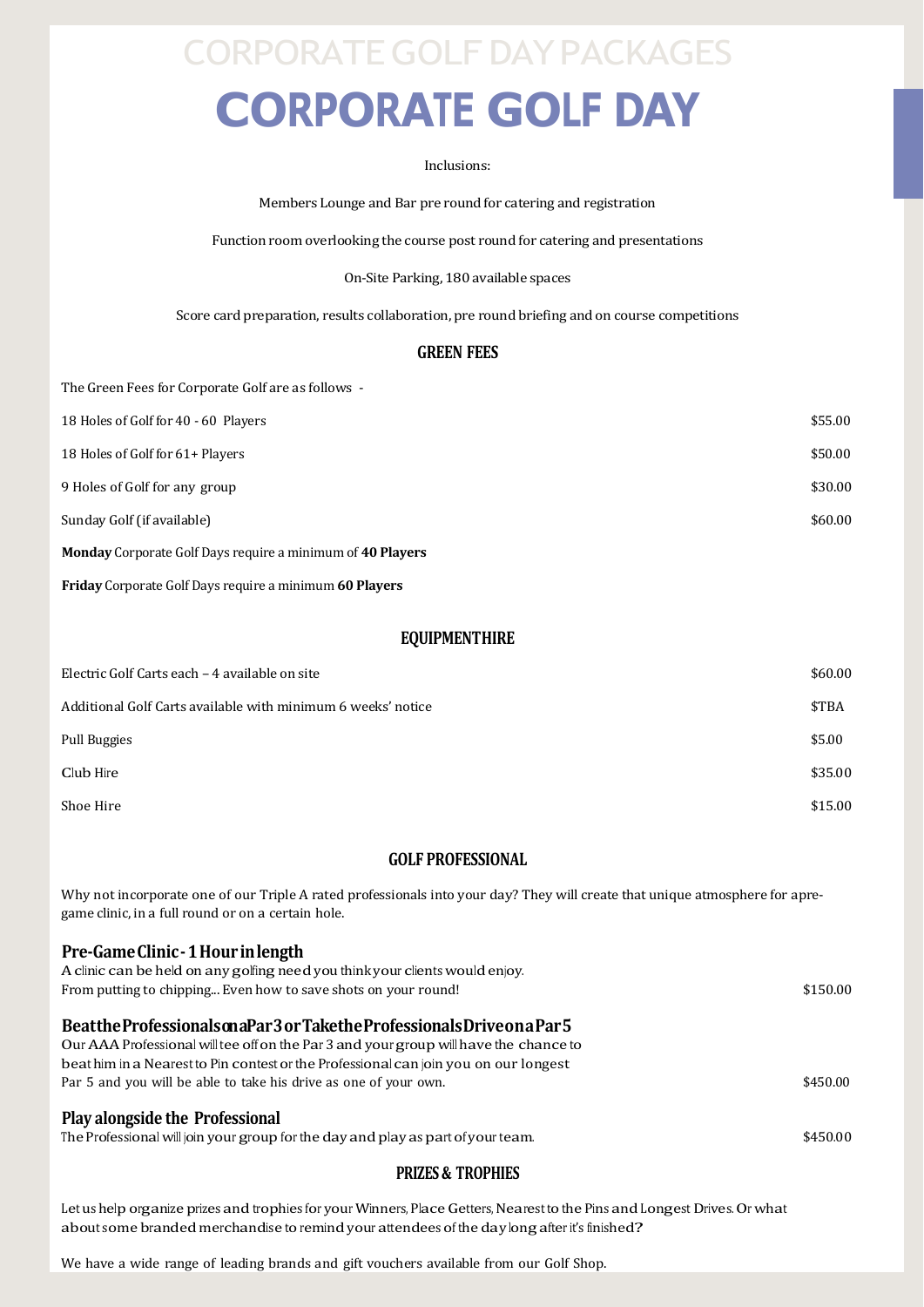### CORPORATEGOLF DAYPACKAGES **CATERING PACKAGES**

With our wonderful views overlooking the golf course, the Function Room is a great place to unwind after your round of Golf for a few relaxing drinks and a meal. Our experienced Head Chef and Waiting Staff are sure to cater for all yourneeds.

Listed below are some of our catering packages available.

#### **BREAKFAST SELECTIONS**

| Egg and Bacon and Cheese Muffin, with Tea and Coffee Station                                                        | Per Person<br>\$12.00 |
|---------------------------------------------------------------------------------------------------------------------|-----------------------|
|                                                                                                                     |                       |
| Hot Buffet Breakfast, including Bacon, Scrambled Egg, Sausage,<br>Hash Brown and Tomato with Tea, Coffee and Juices | \$24.00               |
|                                                                                                                     |                       |
| <b>LUNCH &amp; DINNER SELECTIONS</b>                                                                                |                       |
| Hamburger served with Lettuce, Cheese and Tomato                                                                    | \$13.00               |
| For additional menu options please see our Dining Menu                                                              |                       |
| <b>GOLF DAY BBQ BUFFET SPECIAL</b>                                                                                  |                       |
| Basic BBQ - Minute Steak, Chicken Satay, Sausage, Hamburger,                                                        |                       |
| Onion, 2 Salads, Potato Wedges and Fresh Fruit Platters                                                             | \$28.00               |
| Gourmet BBQ - BBQ Steak, Gourmet Sausage, Chicken Skewers,                                                          |                       |
| Marinated Lamb, Fish Fillets, Onion, 3 Salads and Cheese & Fresh Fruit Platters                                     | \$38.00               |



![](_page_3_Picture_6.jpeg)

![](_page_3_Picture_7.jpeg)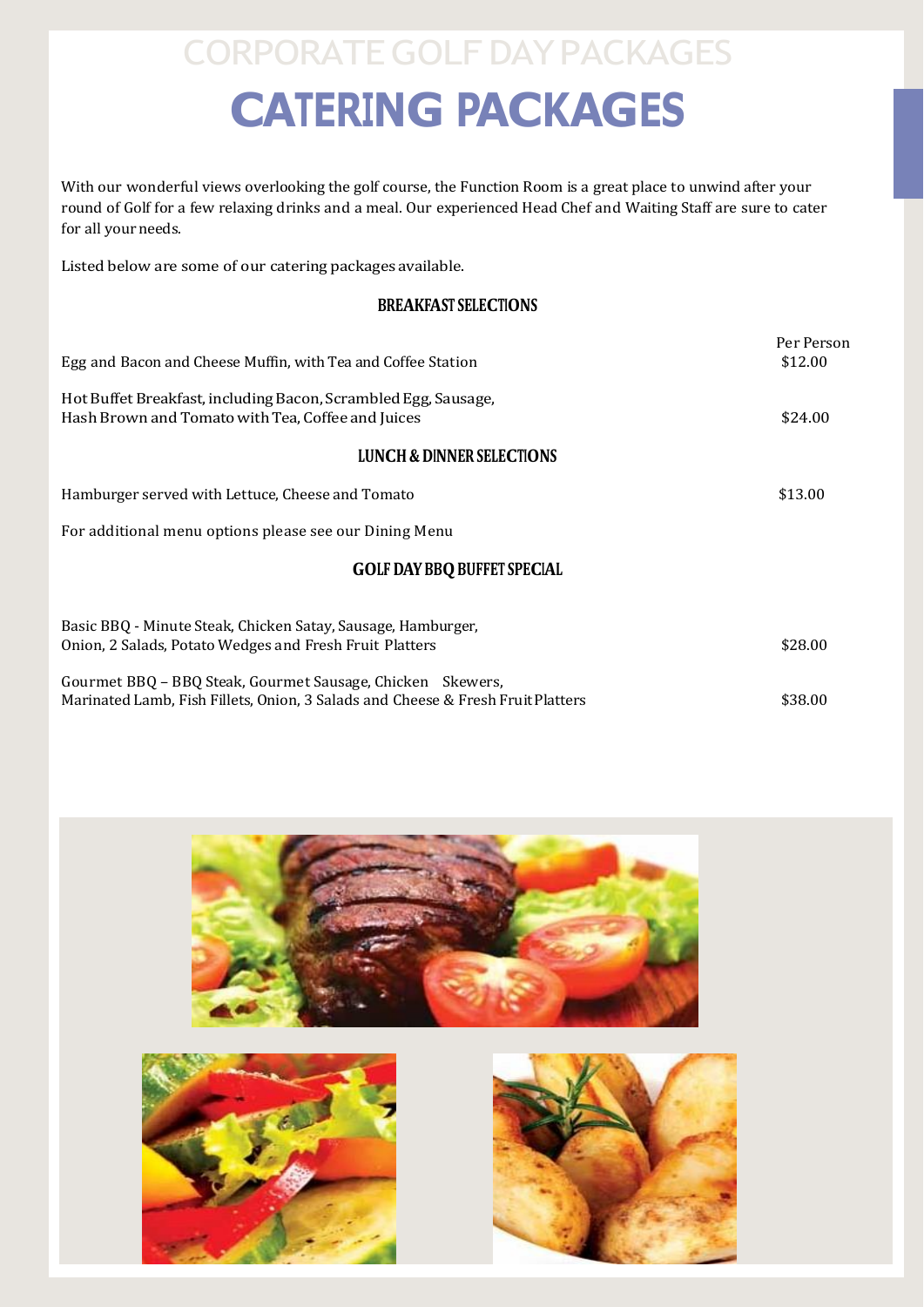## CORPORATEGOLF DAYPACKAGES

## **DRESS REGULATIONS**

As we are a private golf club we have certain dress regulations that apply to our Golf Course and our Club House area, and it is the responsibility of the client to advise all guests of these requirements. Failure to meet dress requirements will result in the guest being unable to take part in the corporate day.

#### **DRESS REGULATIONSONTHE COURSE**

- Golf shirts must be worn
- No clothing with offensive phrases or graphicswill be allowed
- Muscle Shirts, T-Shirts, Tank Tops, Tube Tops or Halter Tops are NOT PERMITTED
- Tracksuits, Denim, Gym Shorts, Cut Offs, Beach Wear, Tear Away Pants, Football Shorts, Jogging Pants and Cycling Shorts are NOT PERMITTED
- Tailored Pants and shorts are preferable. Neat and Tidy Cargo Shorts are acceptable
- Short socks worn with shorts must be plainwhite

#### **DRESS REGULATIONS INTHE CLUB HOUSEAREAS**

The following items of clothing are not acceptable at anytime:

- **Tracksuits**
- Industrial work clothing /footwear
- Singlet's
- Soiled, torn or damaged clothing
- Thongs
- Hats MUST be removed in the Clubhouse.

TheGeneral Manager, all Senior Staff, all Golf Shop Staff, Marshalls on duty and Match Committee may refuse access to the Course and Clubhouse to anyone that they believe, in their discretion, does not meet the intent of this dress code.

## **SIGNAGE FOR YOUR EVENT**

The club will endeavor to display any corporate signage that you may have for the day. This includes area around theputting green and limited signage at the first tee and any other tees required. We do ask though that any signage be delivered 72 hours prior to your event. Signage will be unable to be displayed if delivered on the day. A fee of \$10 will apply to each sign to be erected by Box Hill Golf Club.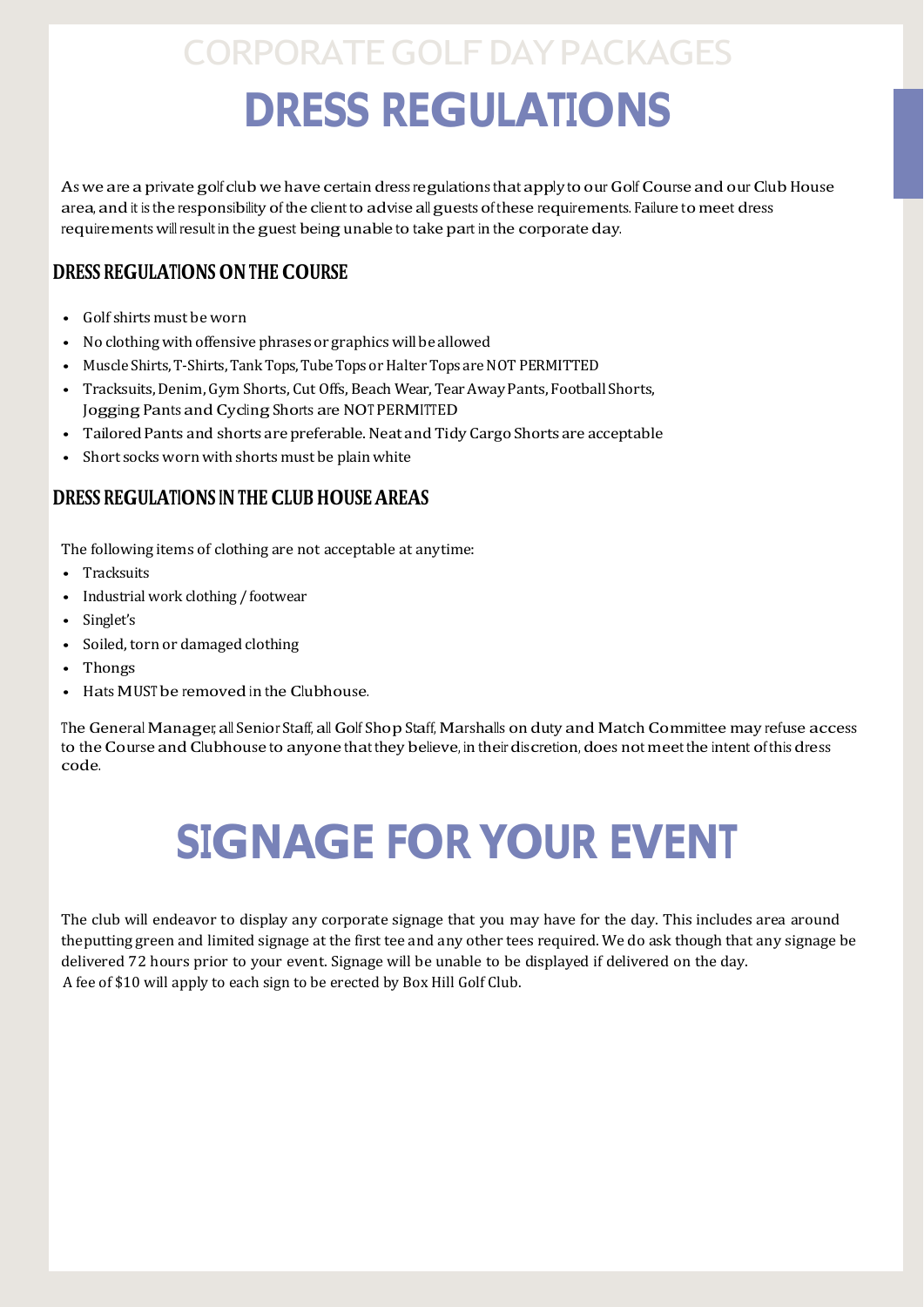### CORPORATEGOLF DAYPACKAGES  **Confirmation Requirements**

Bookings are considered tentative and will be held for a period no longer than 14 days until all signed paperwork is received, along with the appropriate deposit. Only on receipt of this information will a booking be confirmed.

A holding deposit of \$1000 is required within 14 days to secure the booking.

The deposit is non-refundable in the event of the cancellation of a booking within 60 days of the event. In the case of a cancellation outside of two months the deposit may be transferred should a date within 12months be mutually agreed upon.

Final numbers attending your Golf Day are required 14 days prior to the event. This number will represent the minimum number of guests for which you will be charged. If there is an increase in the number of guests the Golf Club must be notified immediately.

Total payment of the event shall be made 14 days prior to your event on by prior arrangement at the conclusion of the event on invoice within 7 days.

#### **Cancellation Policy**

In the event of a function cancelling, the following terms are applicable:

- i. Cancellation within 90 days of booked date will receive a refund of 50% of their deposit.
- ii. Cancellation within 60 days of booked date will forfeit their deposit.
- iii. Cancellation within 14 days of booked date will forfeit their deposit and incur a charge of 50% catering costs based on Booking Application attendance figures.

#### **Use of the Golf Course**

On your Corporate Golf Day you will be given access to use the Golf Course to play 18 holes of golf and the Practice Putting Green. All Corporate Groups will be required to use the markers of the day.

#### **Pricing Policy**

The prices in the Club's Corporate Packages are subject to change on the 1st of July every year. Payment for your event can be made (by cash, cheque or credit card – Visa, Master Card) or can be invoiced post event if prior arrangements have been made.

#### **Terms and Conditions Clubhouse Bar and Catering Services**

Your group will have access to areas of the Clubhouse as designated prior to your event, these areas may include; Pro Shop, lounge and bars, function rooms and change rooms.

All catering menus and beverage requirements are to be finalized 30 days prior to the event with final numbers attending to be confirmed 14 days prior to the event.

Due to liquor licensing provisions all food and beverages must be purchased from the club. The club practices Responsible Service of Alcohol.

#### **Wet Weather Policy**

Play will continue rain or shine. Only if weather conditions put the players at risk of danger (ie; lightening) or, the golf course is closed, will the Club consider alternative arrangements. No discounts or refunds will be given in respect to weather conditions unless the Golf Course is deemed unplayable either by the Course Manager or his representative. Course closure prior to hit off will result in the rescheduling of the event.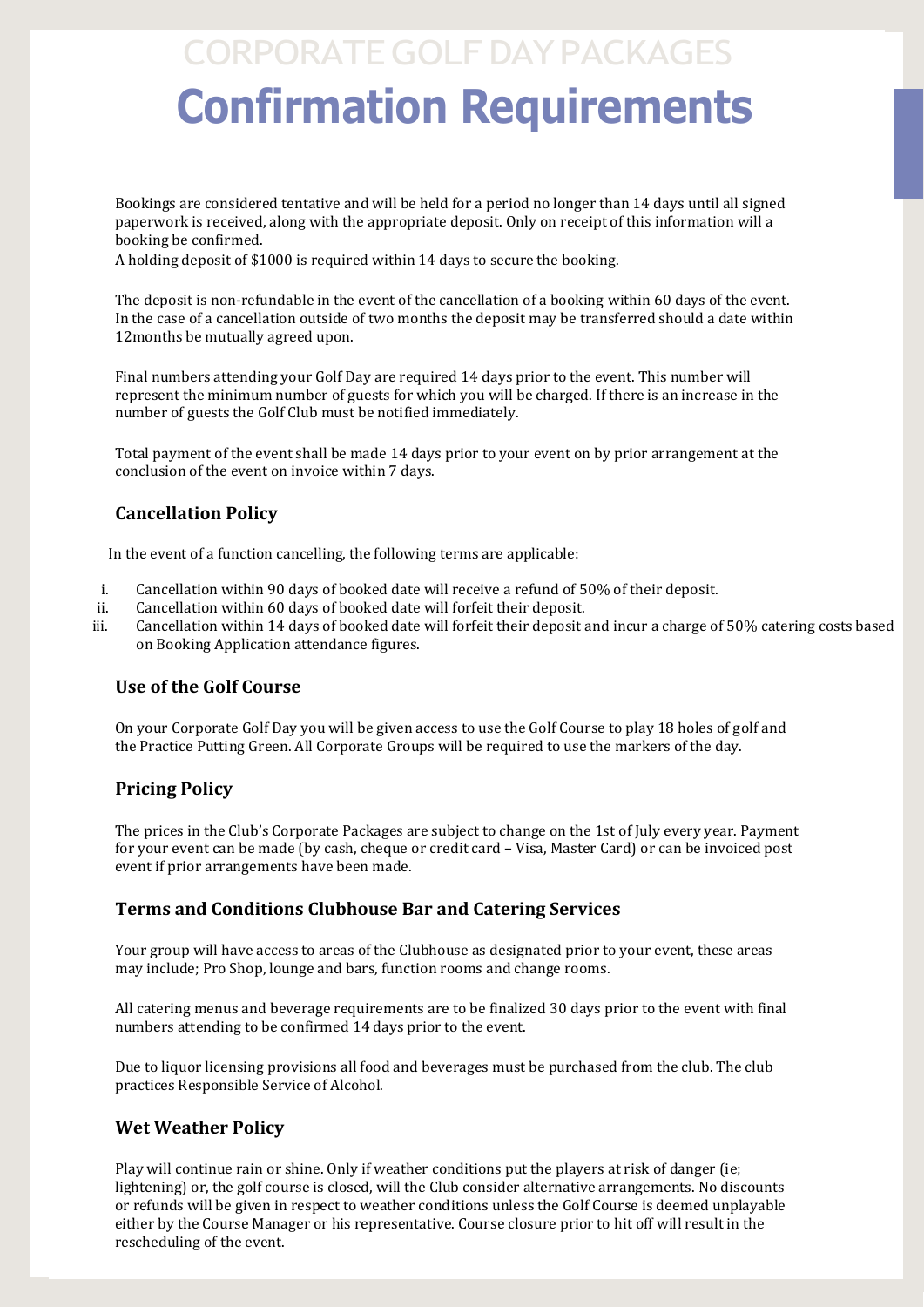## CORPORATEGOLF DAYPACKAGES  **Confirmation Requirements**

#### **Extras**

- Any other services or incremental charges incurred by the Club to accommodate your corporate day will be directly passed onto your group (e.g. flowers, security etc.)
- Organizers are financially responsible for any damage caused by attendees of the event and sustained to Box Hill Golf Club premises during the event.
- All food and beverage consumed during the event is to be provided by the Club
- The organizer of the event must ensure that he/she and all guests comply with the Box Hill Golf Club dress codes and course etiquette. Those participants not complying with the dress code will be asked to change or forfeit their participation on the day.
- Any intended use of signage and or advertising material will be provided to the venue 3 business days in advance of the event. Responsibility of the signage and/or advertising material remains with the organizer at all times. A fee may be charged to erect any signage on the golf course. Under no circumstances can the organizer erect signs on the course; this must be done by a member of the Golf Course Staff.
- Course exclusivity can only be guaranteed for groups with a minimum number of 80 participants. Box Hill Golf Club allocates the tees to be used for all bookings.
- A group/client cannot schedule another event at Box Hill Golf Club until the final payment of a previous event/function has been received by the club.

#### **Acknowledgement of all Conditions set out in Confirmation Requirements**

**Company Name:** 

**Contact Name:**  $\blacksquare$ 

| <b>Contact Signature:</b> | <b>Date:</b> |
|---------------------------|--------------|
|---------------------------|--------------|